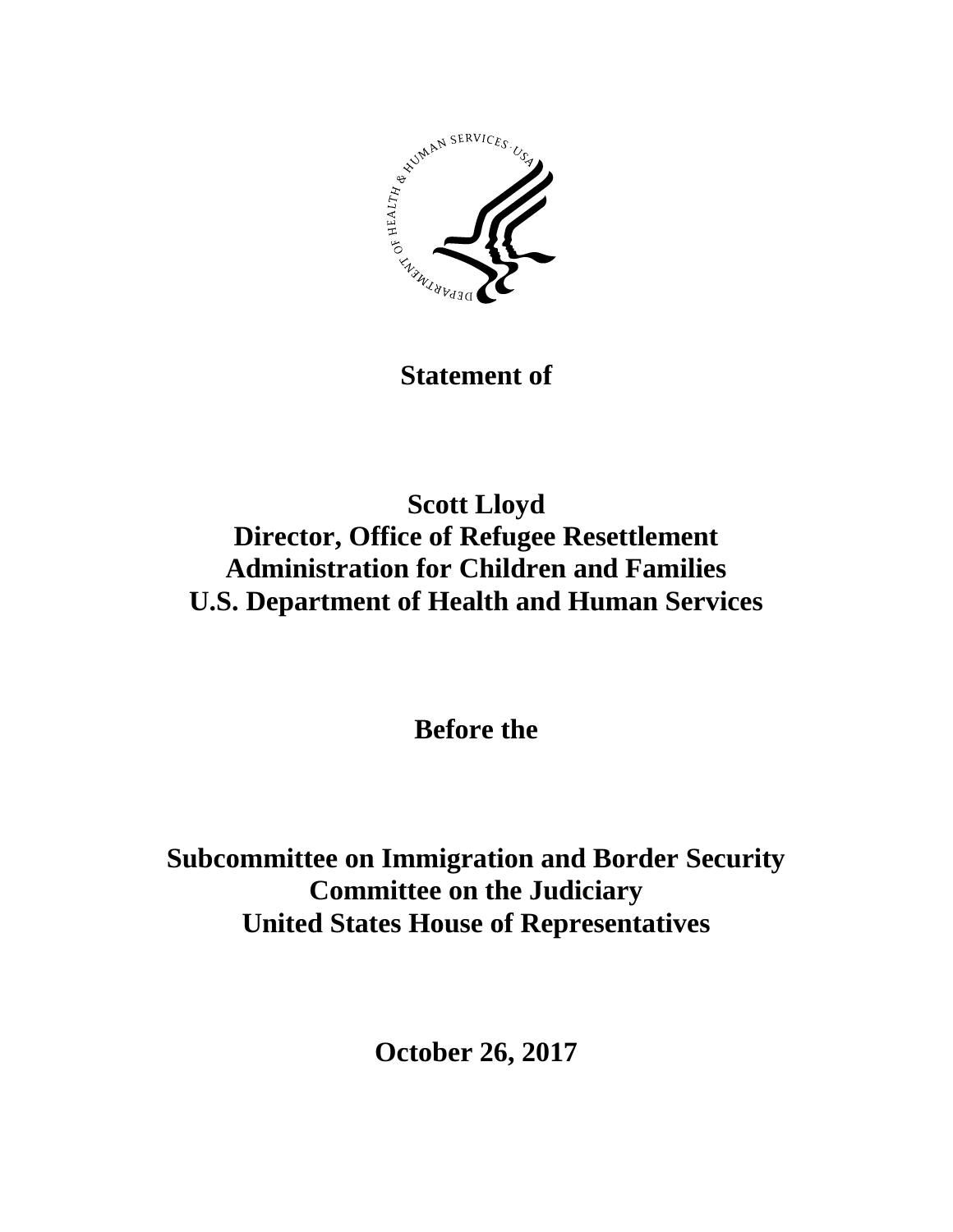Chairman Labrador, Ranking Member Lofgren, and Members of the Subcommittee, thank you for inviting me to discuss the Department of Health and Human Services' (HHS) responsibilities to help refugees resettle in the United States. My name is Scott Lloyd and I am the Director of the Office of Refugee Resettlement (ORR). I oversee ORR's programs, which provide refugees, asylees, victims of trafficking, and other populations with support and services to assist them to become integrated members of American society. In my testimony today, I will describe the role that HHS plays in refugee resettlement and upcoming initiatives the office plans to pursue.

## **Role of the Office of Refugee Resettlement**

The Refugee Act of 1980 established ORR, and outlined the United States' commitment to humanitarian relief through resettlement of persons fleeing persecution on account of race, religion, nationality, membership in a particular social group, or political opinion.

Since the passage of the Refugee Act, over 3.2 million refugees have been given safe haven in the United States, and freedom from persecution and displacement. In addition to refugees, asylees, Cuban and Haitian entrants, special immigrant visa holders, and victims of human trafficking are eligible for ORR services. ORR's mission is to link these populations to resources to help them become successfully assimilated members of American society.

The Departments of Homeland Security, State, and HHS work together to advance America's humanitarian response to refugees through the U.S. Refugee Admissions Program.

In fiscal year (FY) 2016, the United States resettled refugees from 89 countries. The largest number of refugees, approximately 16,000, came from the Democratic Republic of the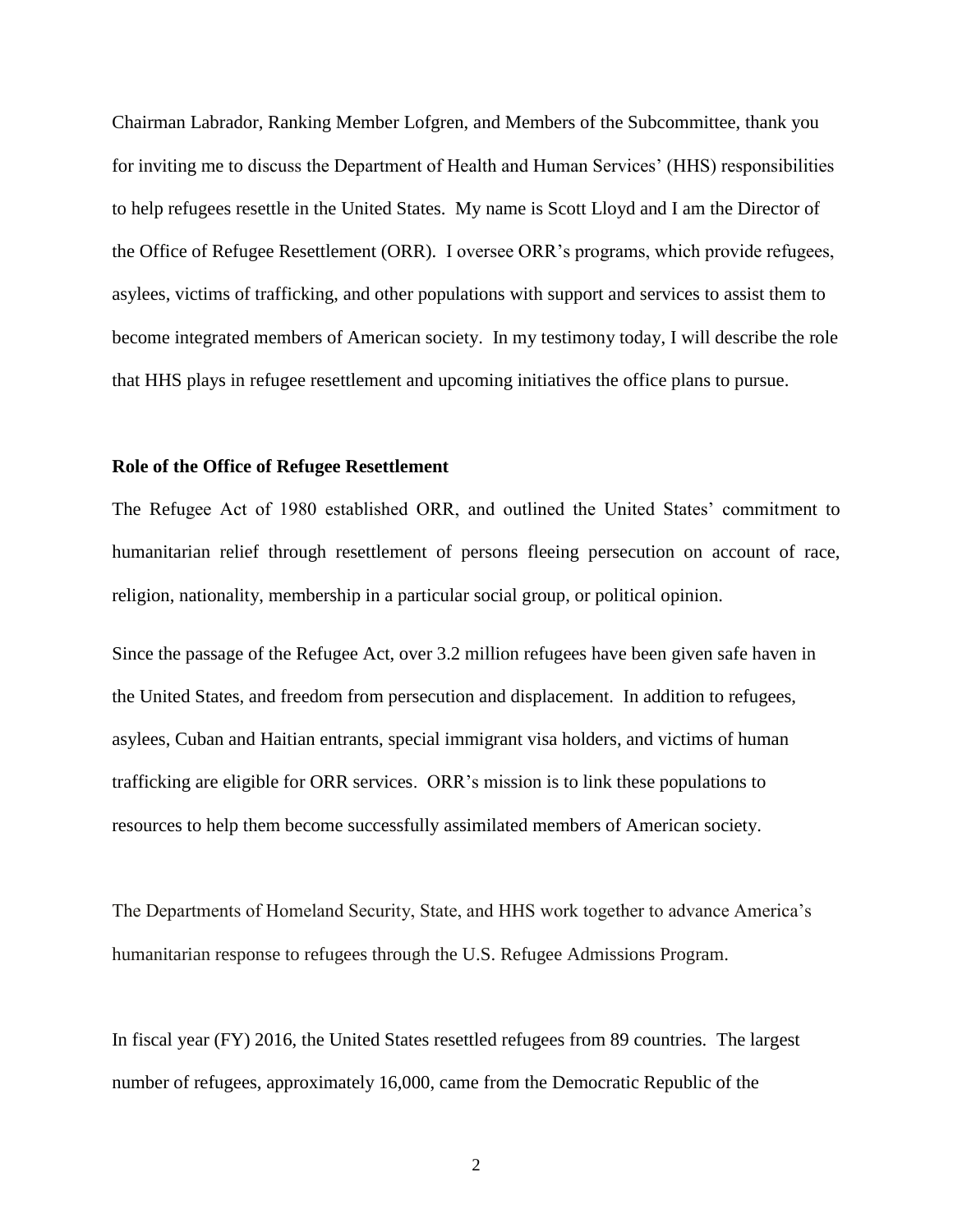Congo. In total, 212,411 individuals were eligible for resettlement services through ORR programs.

ORR carries out its mission to serve refugees through grants and related services, administered by state governments and non-profit organizations, including faith-based groups, and an extensive public-private partnership network.

Through these grants, ORR provides time-limited cash and medical assistance to newly arrived refugees, as well as case management services, English language classes, and employment services – all designed to facilitate refugees' successful transition and assimilation into life in the United States. In addition, ORR funds foster care programs for unaccompanied refugee minors, certain minors granted special immigrant juvenile status, and unaccompanied minor victims of a severe form of trafficking.

To ensure a successful transition for refugees, ORR funds cash and medical assistance for individuals who are determined not eligible for Supplemental Security Income, Temporary Assistance for Needy Families, and Medicaid. Through programs administered by states and by voluntary organizations under the Wilson-Fish Programs, ORR provides this assistance to eligible populations for up to eight months after their arrival in the United States.

A portion of new entrants participate in the Voluntary Agency Matching Grant Program rather than the refugee cash assistance program. Through the Matching Grant Program, ORR funds U.S. resettlement agencies to help refugees become employed and self-sufficient within their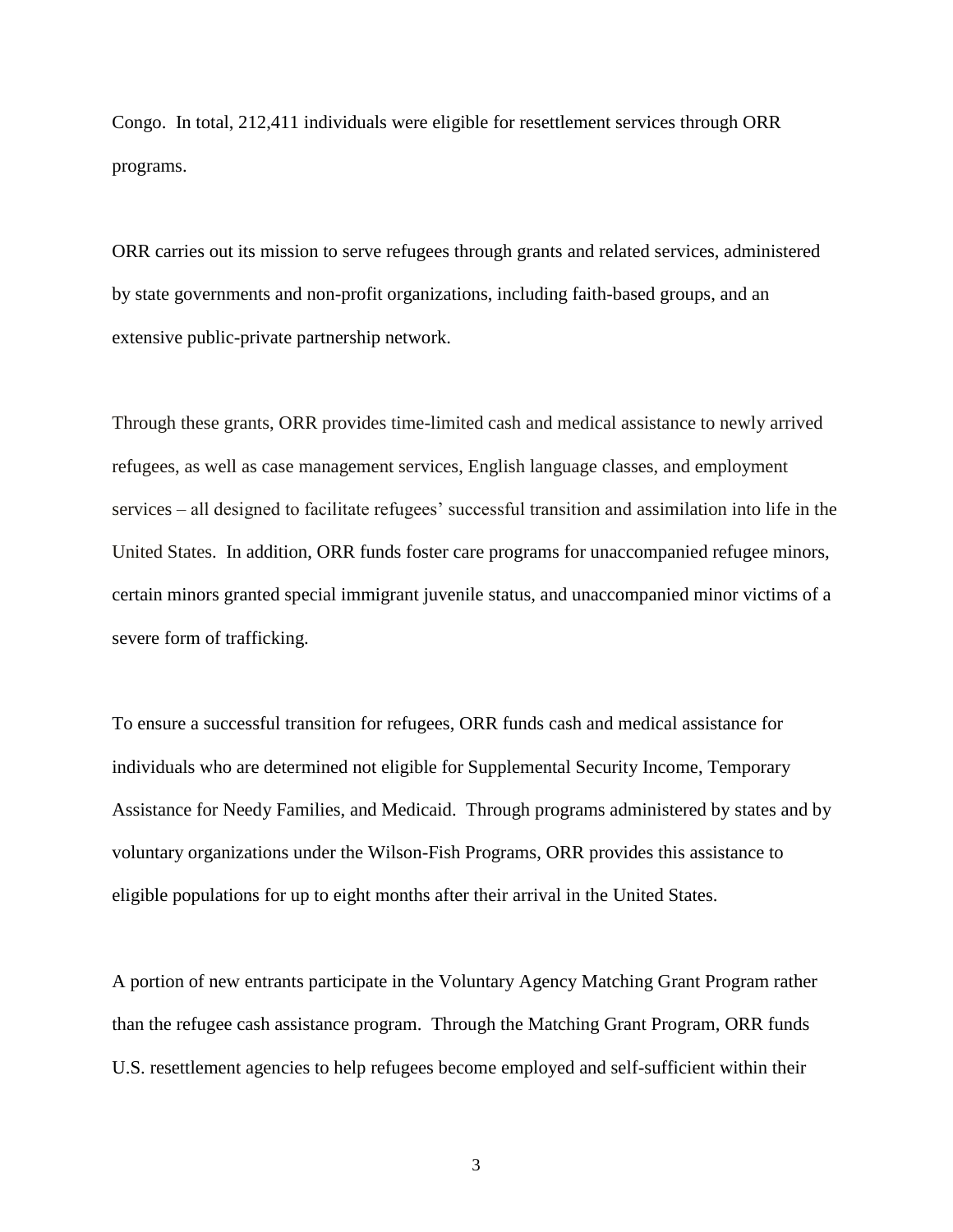first four months in the United States by providing services such as case management, job skill development, job placement and follow-up, and interim housing and cash assistance. Support may be extended up to a total of six months on a case-by-case basis, if deemed necessary. Participating refugees may not access other public cash assistance if they choose to participate in the Matching Grant Program. This employment-focused case-management model has proven to be effective in helping refugees achieve economic self-sufficiency. In FY 2016, the Matching Grant Program served 34,735 refugees, asylees, entrants, and special immigrant visa holders, and reports economic self-sufficiency rates of approximately 84 percent for refugees at 180 days after arrival. In FY 2017, ORR reduced available enrollment slots to 31,000 due to the reduction in refugee arrivals.

ORR also provides funds to state governments and private non-profit agencies to support social services including English language courses, employment services, case management, social adjustment services, and interpreter services. ORR allocates these funds based on a formula tied to the prior two years of arrival data that accounts for refugees' and other entrants' movements to other states after their initial resettlement.

ORR provides Targeted Assistance grants to states with qualifying counties that have high numbers of refugee arrivals. States are required by statute to pass on to counties that have significant refugee populations at least 95 percent of the funds awarded through these grants. Services provided by this program are generally designed to help refugees secure employment within one year or less of arrival.

4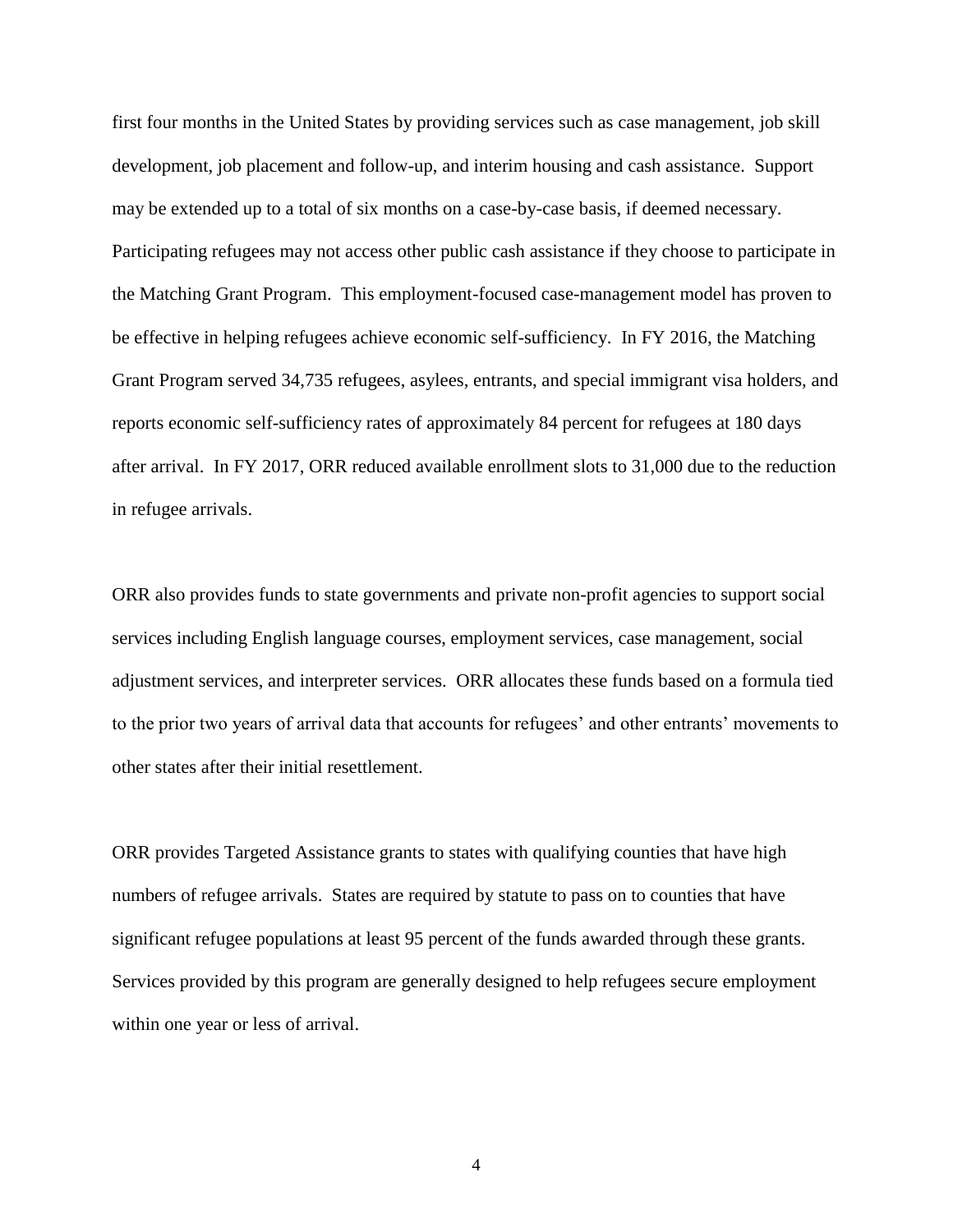ORR programs also support economic development activities. These programs focus on financial literacy, establishing credit, and matched savings in support of housing purchases, educational goals, car purchases essential to employment, and hundreds of business startups that in turn employ thousands. The ORR Individual Development Account program enables refugees to purchase assets that contribute to self-sufficiency.

ORR recognizes that many individuals resettling to the United States, including refugees, are survivors of torture. For this reason, the Survivor of Torture Program provides treatment and services to victims of torture regardless of their immigration status. The program strives to provide culturally competent services and client-centered treatment plans that build upon individual strengths to restore dignity, enhance resilience, and rebuild lives. Given that increasing numbers of recent arrivals are identified as survivors of torture, ORR has made efforts to maximize service capacity and expand access to this program.

## **Improving Outcome Information**

ORR is committed to achieving a culture of excellence throughout its programs. To do this, the program is redoubling its efforts to obtain dependable data on program outcomes and to incorporate evidence-based decision-making. Through partnership-building over the past year, ORR has engaged in an initiative to improve data and research on how refugees are integrating into the United States. In partnership with the ACF Office of Planning Research and Evaluation (OPRE) and HHS Office of the Assistant Secretary for Planning and Evaluation (ASPE), ORR has awarded two research contracts.

5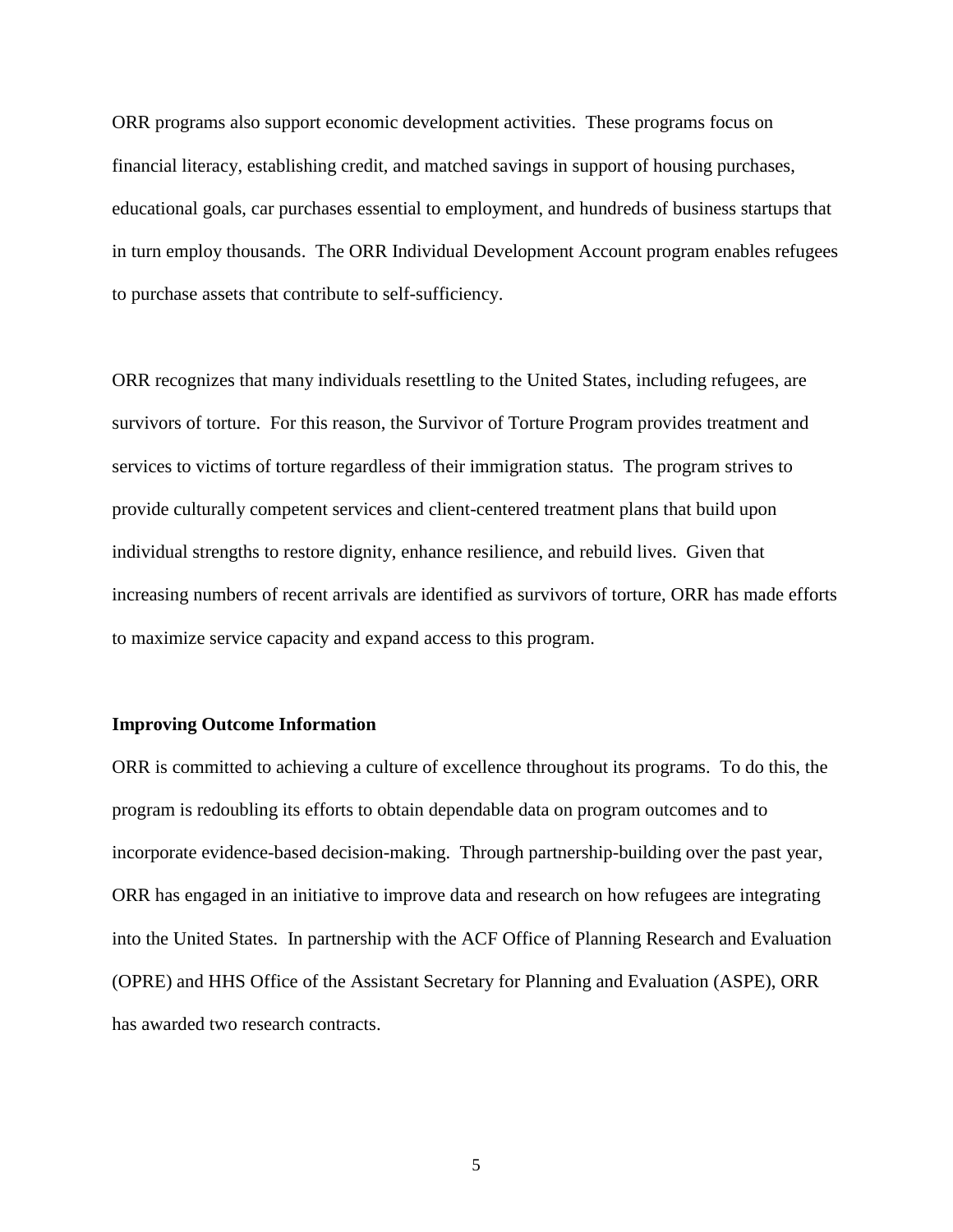The first research contract will oversee the Annual Survey of Refugees for the next two years. The partnership has worked to improve the sampling design and methodology to ensure that ORR has nationally representative data on refugees' first five years in the United States. The second research contract will assess ways to improve the survey as an indicator of refugee successes and challenges.

In addition, ORR is particularly interested in enhancing data collection from our state and local service providers to better assess refugees' success and assimilation in communities post arrival. ORR is working on a number of related data collection initiatives to strengthen program performance reporting and outcomes.

## **Conclusion**

Since my time at ORR, I have had the opportunity to visit numerous resettlement sites in communities throughout the U.S. I have been amazed at the level of dedicated resettlement staff, innovative programs, and the support at the local level on behalf of refugees. I have seen firsthand the impact that ORR services can have on the lives of those we bring to this country – restoring hope for a new beginning. One such story that has stayed with me is of an elderly woman from Afghanistan I met who had the opportunity to start a child care business through the ORR Microenterprise Development – Home-Based Childcare Program. Opening her own business was never in the realm of possibility in her home country. When asked how this program had helped her, she replied, "This program gave me wings to fly." In my role as ORR Director, I am committed to ensuring all those entering this program have the same opportunities to succeed.

6